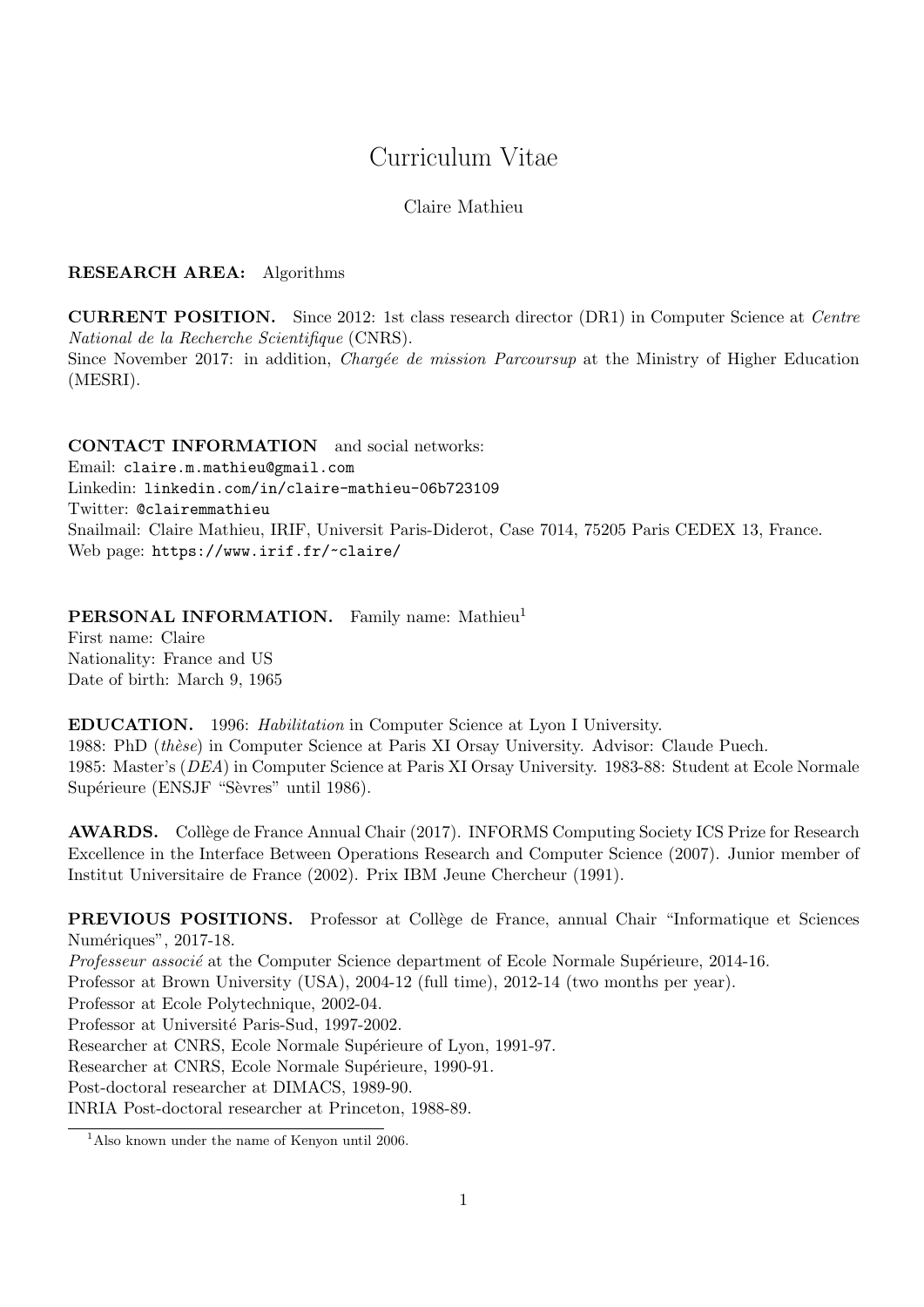Visiting faculty at Princeton (2003), Cornell (1997), and Berkeley (1996, 1994, 1992). Visiting researcher at Microsoft Research (2007) and ICSI (1992). Consultant for NEC (1992), AT& T (19972001), Microsoft (19982012).

SUPERVISION OF GRADUATE STUDENTS. Nicolas Schabanel (PhD 2000), currently CNRS research director.

Jérémy Barbay (PhD 2002), currently associate professor at the University of Chile.

Aparna Das (PhD 2010), currently assistant professor at Le Moyne College.

Warren Schudy (PhD 2010), currently at Google.

David Eisenstat (PhD 2014), co-advised with Philip Klein, currently at Google.

Hang Zhou (PhD 2015), currently assistant professor at Ecole Polytechnique.

Vincent Cohen-Addad (PhD 2016), co-advised with Zhentao Li, currently CNRS researcher.

Frederick Mallmann-Trenn (PhD 2017), co-advised with Petra Berenbrink, currently postdoc at MIT.

Victor Verdugo (PhD 2018), co-advised with Jose Correa, currently postdoctoral fellow at LSE (London School of Economics) .

Mathieu Mari (PhD student since 2017), co-advised with Chien-Chung Huang.

Simon Mauras (PhD student since 2018), co-advised with Hugo Gimbert.

(All co-advised students are advised by me for at least 50% except Mathieu Mari.)

Various interns or visiting graduate students for three months or more: V. Unger (ENS-Lyon, 1993), S. Roman (ENS-Lyon, 1996), L. Rempe (Paris-Sud, 2002), A. Broutin (Polytechnique, 2003, 50% ), J. Correa (summer intern from MIT, 2003), Ocan Sankur (ENS, 2009); Adrian Vladu (Brown, 2010 and 2011), T. Avitabile (Brown, 2011), Q. Teng (ENS, 2011), N. Gaya (Brown, 2013), S. Mauras (ENS, 2018).

### TEACHING ACTIVITY. Highlights.

Collège de France course on Algorithms, 2017-18. Sequence of two online courses: MOOCs (partnership Coursera-ENS) on Approximation algorithms, 2014-15.

### Teaching experience in France.

Various graduate courses on: complexity, randomized algorithms, random graphs, algorithmic game theory, and planar graphs. Upper-level undergraduate courses on: algorithms and data structures, advanced algorithms, automata and formal languages, complexity, programming in C, and programming in Java. Lower-level undergraduate courses on: introduction to computer science, mathematics for computer science, and programming in CAML.

Teaching experience in the US (Berkeley, Cornell, Brown). Group theory and computer science; Algorithms; Graph Theory; Approximation Algorithms; Computer Science, Algorithms and Economics; Online Algorithms; Design and Analysis of Algorithms; CS: an Integrated Introduction; Planar graph algorithms.

CO-ORGANISATION OF SCIENTIFIC MEETINGS. Fête de Claude Puech, 2017. Dagstuhl workshop Probabilistic Methods in the Design and Analysis of Algorithms, 2017. Dagstuhl workshop Algorithms for Optimization Problems in Planar Graphs, 2016. Highlights of Algorithms (HALG), 2016. ICERM semester on Computation on Graphs and Networks, 2014. Dagstuhl workshop Algorithms for Optimization Problems in Planar Graphs, 2013. Institut Henri Poincaré trimester on Metric geometry, algorithms and groups, 2011. Dagstuhl seminar 11091 on Packing and Scheduling Algorithms for Information and Communication, 2011. IEEE FOCS 2007. France-Berkeley workshop on Phase transitions and complexity, Orsay, 1999. Session on approximation algorithms for scheduling, at the  $17^{th}$  International Symposium on Mathematical Programming, Atlanta, 2000. Workshop on approximation and on-line algorithms, Orsay, 2001. Semester on "Probability, Algorithms and Statistical Physics", MSRI, Berkeley, California, 2005.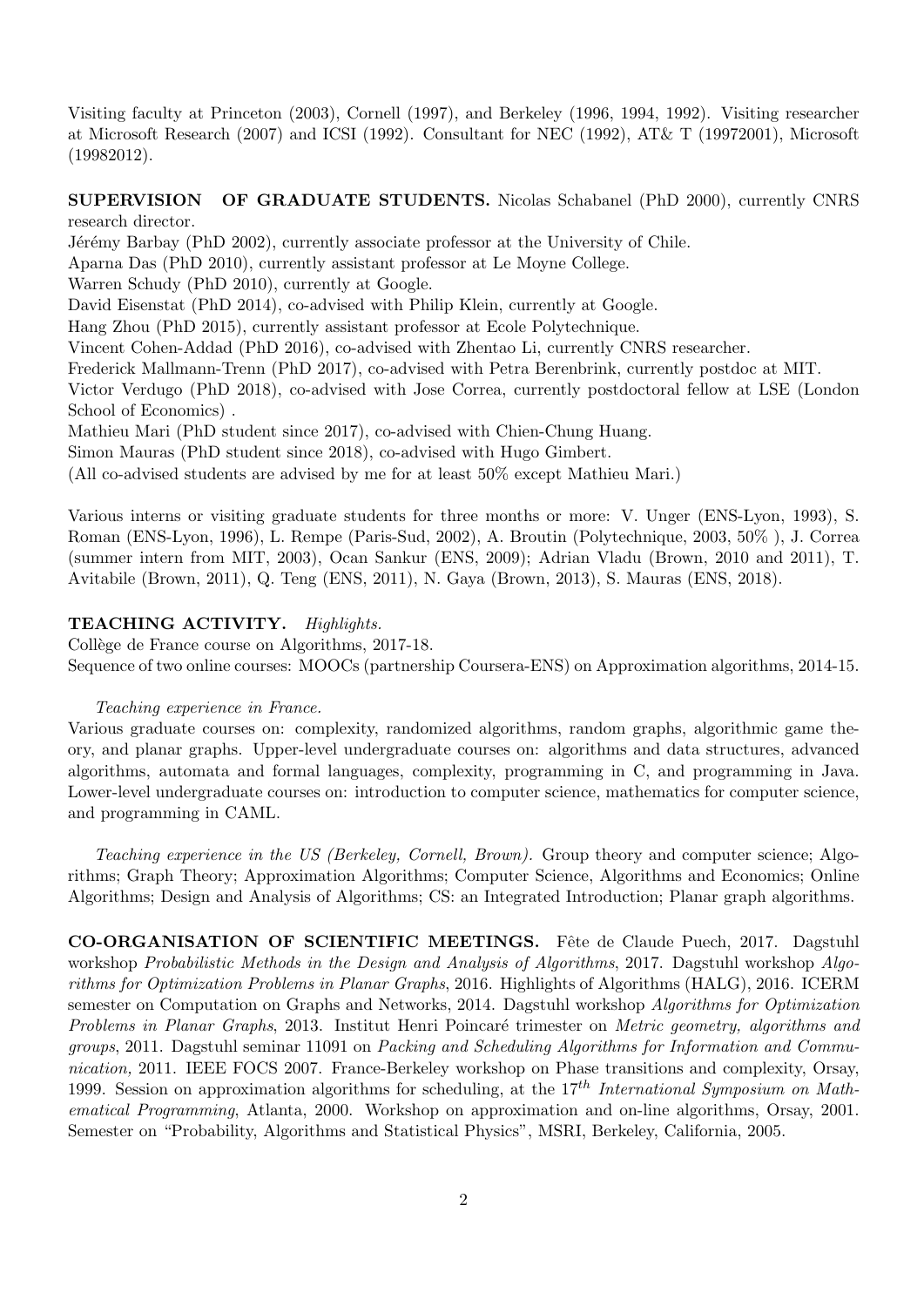LOCAL RESPONSABILITIES. ENS: Head of the TALGO (Theory) research group at the CS department of ENS, 2012-16. Responsible for the CS curriculum at ENS (2015-16), for the Math-CS program at ENS (2014-16), CS deparment representative for "Nuit des Sciences" at ENS (2014), Member of the ENS CS department Vision committee (2013), Co-responsible for the ENS CS department lecture series  $(2012-17)$ .

Brown: Member of the Brown University Committee on Academic Standing (CAS) (2008-2010), freshman and sophomore advising program (2008-2012), Committee on Diversity in Hiring (2006-2008), CS Department Lecture Series (2011-12)CS department PhD Admissions Committee (2004-05, 2005-06 (chair), 2006-07 (chair), 2007-08, 2008-09, 2009-2010 (chair), 2010-2011 (chair)). Chair of the CS department Strategic Opportunities Committee (2008-09).

Orsay: Orsay University Coordinator of all lower-level undergraduate courses in Computer Science, DEUG Informatique (1998-2002).

# BROADER RESPONSABILITIES. (Mostly committees)

Elected member of the Conseil Scientifique of CNRS, since 2018.

Member of the *Conseil d'Administration* of EPHE (Ecole Pratique des Hautes Etudes), since 2018.

Member of EATCS (European Association for Theoretical Computer Science) Council, since 2017.

Member of the *Conseil Scientifique* of GDR IM (Informatique Mathématique), since 2017.

Member of the *Conseil Scientifique* of SIF (Société informatique de France), since 2012.

Member of the *Comité de Programmation Scientifique*, Institut Henri Poincaré, 2014-18.

Member of Presburger Award Committee, 2014-16 (Chair in 2016).

Member of the ACM-SIAM SODA Steering Committee, until 1/2014.

Journal editor: SIAM Journal on Computing, 2010-2015; Algorithmica, 2004-2010; ESAIM, Probabilités et Statistiques, 2001-2004.

Chair of program committees: APPROX, 2016; ACM-SIAM SODA, 2009.

Member of program committees: ESA'19, ACM STOC'18, HALG 2017, IEEE FOCS'15, WG '14, AP-PROX '13, APPROX'10, APPROX'07, APPROX'01, APPROX'98, SODA'09, SODA'03, SODA'00, SODA'98, STOC'05, FOCS'02, STACS 2011, STACS '99, ICALP'02, ESA'04, ANALCO'06, WAOA'04, RANDOM'98 .

# GRANTS. USA.

NSF Theoretical Foundations 2007 (TF07). Award No.: CCF-0728816, standard grant. P.I.: Kenyon-Mathieu, C. Proposal number: 5-26667. "Designing Approximation Schemes". Effective September 15, 2007 and until August 31, 2010. Amount: 300,000 dollars.

NSF AF: Medium: Collaborative Research: Solutions to Planar Optimization Problems. Co-P.I.: Kenyon-Mathieu, C. Proposal number: 0964037.

European.

European project on Approximation and online algorithms (APPOL), participant (2000-2001).

European project on Approximation and online algorithms (APPOL2), local coordinator (2001-2002), participant (2003-2004).

European ESPRIT Working group on Randomized algorithms (RAND2), participant. Binational.

French-Belgian bilateral cooperative project CNRS-FNRS, French coordinator (1991-93).

France-Berkeley project on phase transitions and complexity, French coordinator (1998-99).

Université Paris-Sud - Georgia Institute of Technology, CNRS-NSF cooperation grant on randomness, approximation, and new models of computation, French coordinator (1999-2002).

France.

ANR Algorithmic Techniques for Restricted Data Access Models, co-PI, ANR Programme Blanc, 2012-17. Participant in ANR "jeune chercheur" project SAGA, Structural Approximation for Geometric Algorithms, headed by Nabil Mustafa, 2014-18.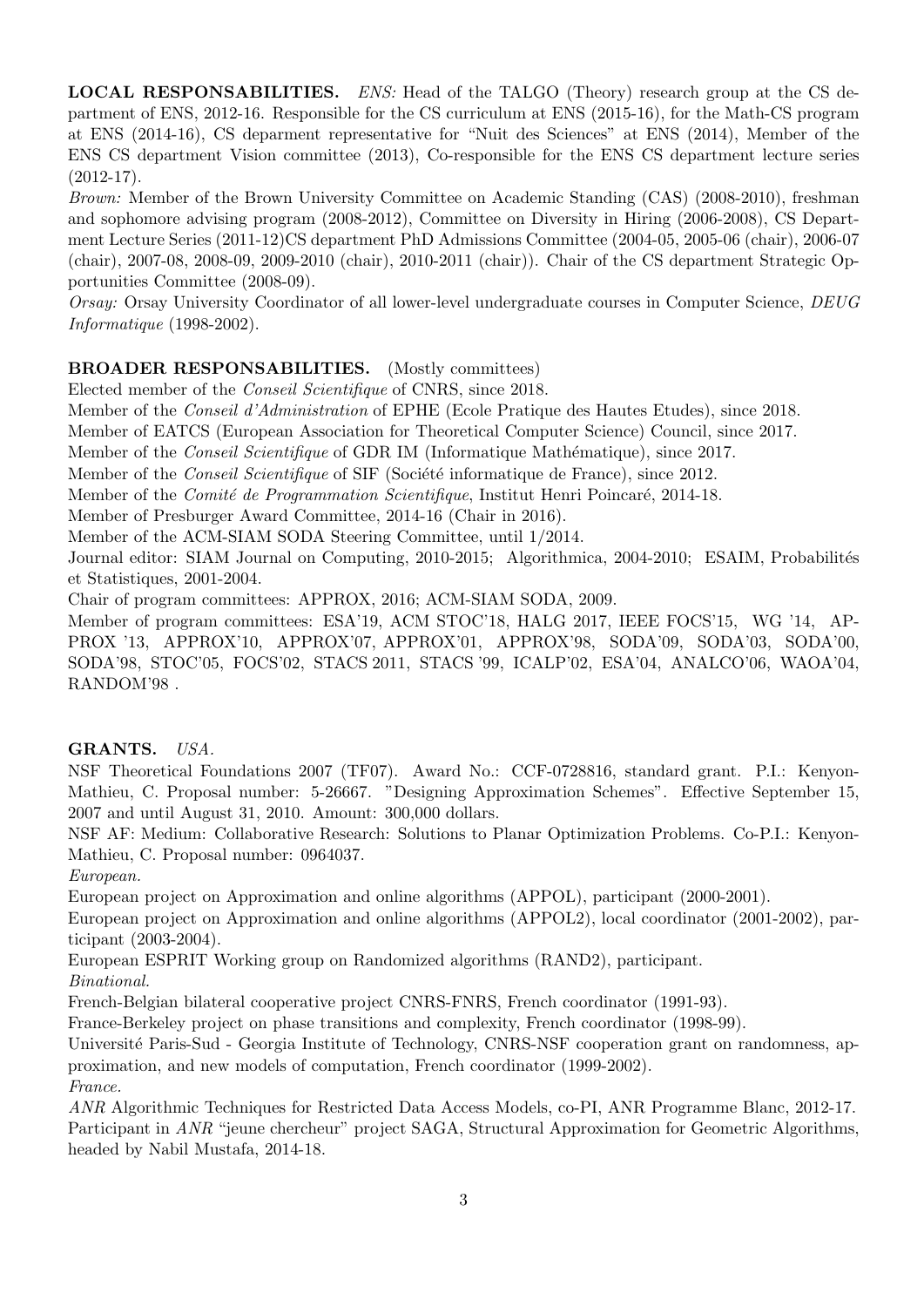Participant in PSL project MultiFac, headed by Vangelis Paschos, 2016-18.

Participant in *PGMO* project Online Algorithms with Random Order, headed by Thang Nguyen, 2017-19. AS CNRS "Algorithms for large graphs", 2003, participant.

"Bonus Qualité-Recherche" project of the Université de Paris-Sud on graphs for the web, participant, 2003. AS CNRS "Analyse Structurelle et Algorithmique des Rseaux Dynamiques", participant, 2003.

ACI Grid, participant (2001-2003).

CNRS bidisciplinary project physics and computer science, CS coordinator (1997-98).

INRIA cooperative project AlCOPhys (algorithms, combinatorics, and statistical physics), local coordinator (1999-2001).

"Bonus Qualité-Recherche" project of the Université de Paris-Sud on phase transitions, CS coordinator, 1999.

Project of the French Ministry of Education and Research, on approximability and local search, local coordinator (1999-2001).

### BROADER IMPACT. More information can be found on linkedin.com/in/claire-mathieu-06b723109

- Since 2012, in collaboration with Serge Abiteboul, design of a series of interviews *Entretiens autour* de l'informatique published on the blog Binaire which is hosted by Le Monde newspaper.
- Serge Abiteboul and Claire Mathieu: Enseigner linformatique aux juristes. Enjeux numriques, 3, September 2018, Annales des Mines
- Speaking on the radio: La Chronique, France-culture, February 2016. La méthode scientifique, Franceculture, November 2017. La méthode scientifique, France-culture, Algorithmes prédictifs: la nouvelle boule de cristal, June 2018. Science-friction, Médiapart, Faut-il avoir peur des algorithmes ?, June 2018. Autour de la question, RFI, January 2018.
- Interviews with newspaper journalists: L'Humanité, panel, Zéro en maths, mais où donc est le problème?, January 2017. Le Figaro, November 2017, Algorithmes: nous vivons aujourd'hui dans une sorte de Far-West. L'Opinion, juillet 2018. La Recherche, Parcoursup passe son premier bac, juillet 2018. EducPros, L'Etudiant, June 2018. Marianne, May 2018. Science et Avenir, June 2018.
- Speaker, Forum du CNRS, Les algorithmes peuvent-ils contribuer au bien commun ?, November 2017. Panel member, Impact2 event at the City Hall of Paris, March 2018. Speaker, Cité des Sciences et de l'Industrie, *Des études au travail : ces algorithmes qui nous trient*, October 2018. Panel member, Annales des Mines, "Les métiers du droit au défi du numérique", October 2018. Table ronde, "Transparence des algorithmes", INRIA Alumni, November 2018.
- Interviewed by Thore Husfeldt, Computer Science Video Series Cast IT, Copenhagen, Denmark, August 2018.
- In collaboration with Hugo Gimbert, publication of a report on the algorithms of Parcoursup, a platform used nationwide in 2018 for French college admissions. https://framagit.org/parcoursup/ algorithmes-de-parcoursup/blob/master/doc/presentation\_algorithmes\_parcoursup.pdf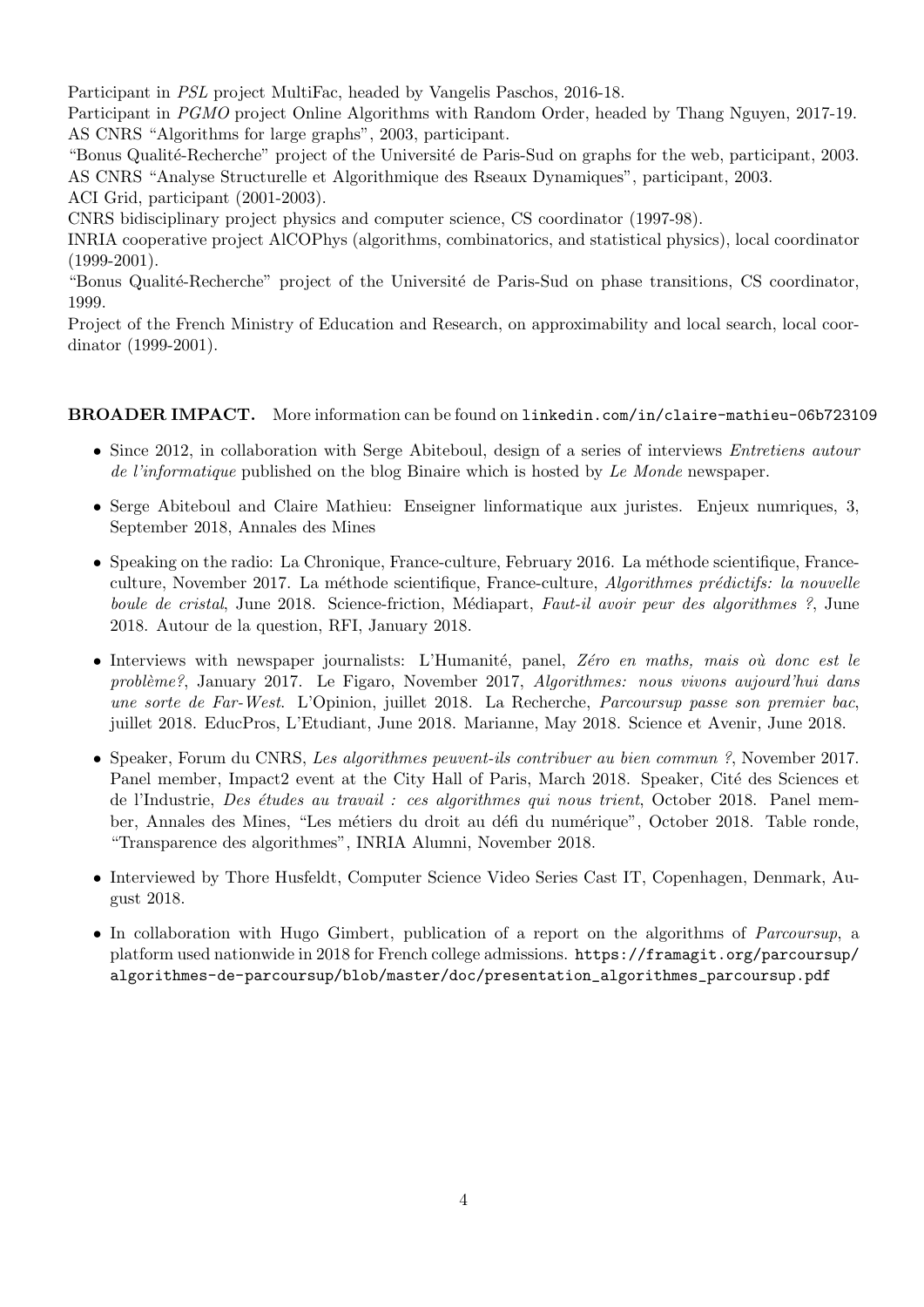# Publication list since 2013

- 1. Adam Kurpisz, Monaldo Mastrolilli, Claire Mathieu, Tobias Mmke, Victor Verdugo, Andreas Wiese: Semidefinite and linear programming integrality gaps for scheduling identical machines. Math. Program. 172(1-2): 231-248 (2018)
- 2. Sampath Kannan, Claire Mathieu, Hang Zhou: Graph Reconstruction and Verification. ACM Trans. Algorithms 14(4): 40:1-40:30 (2018)
- 3. Claire Mathieu. L'algorithmique. Librairie Anthème Fayard et Collège de France, 2018. ISBN: 978-2-213-70936-9. Mars 2018.
- 4. Dimitris Fotakis, Laurent Gourvès, Claire Mathieu, Abhinav Srivastav: Covering Clients with Types and Budgets. ISAAC 2018.
- 5. Vincent Cohen-Addad, Varun Kanade, Frederik Mallmann-Trenn, Claire Mathieu: Hierarchical Clustering: Objective Functions and Algorithms. SODA 2018: 378-397
- 6. Daniel Antunes, Claire Mathieu, Nabil H. Mustafa: Combinatorics of Local Search: An Optimal 4-Local Hall's Theorem for Planar Graphs. ESA 2017: 8:1-8:13
- 7. Monika Henzinger, Dariusz Leniowski, Claire Mathieu: Dynamic Clustering to Minimize the Sum of Radii. ESA 2017: 48:1-48:10
- 8. Fabrice Benhamouda, Tancrde Lepoint, Claire Mathieu, Hang Zhou: Optimization of Bootstrapping in Circuits. SODA 2017: 2423-2433
- 9. Vincent Cohen-Addad, Philip N. Klein, Claire Mathieu: Local Search Yields Approximation Schemes for k-Means and k-Median in Euclidean and Minor-Free Metrics. FOCS 2016: 353-364
- 10. Amos Fiat, Anna R. Karlin, Elias Koutsoupias, Claire Mathieu, Rotem Zach: Carpooling in Social Networks. ICALP 2016: 43:1-43:13
- 11. Adam Kurpisz, Monaldo Mastrolilli, Claire Mathieu, Tobias Mömke, Victor Verdugo, Andreas Wiese: Semidefinite and Linear Programming Integrality Gaps for Scheduling Identical Machines. IPCO 2016: 152-163
- 12. Varun Kanade, Reut Levi, Zvi Lotker, Frederik Mallmann-Trenn, Claire Mathieu: Distance in the Forest Fire Model How far are you from Eve? SODA 2016: 1602-1620
- 13. Vincent Cohen-Addad, éric Colin de Verdire, Philip N. Klein, Claire Mathieu, David Meierfrankenfeld: Approximating connectivity domination in weighted bounded-genus graphs. STOC 2016: 584-597
- 14. Aparna Das, Claire Mathieu: A Quasipolynomial Time Approximation Scheme for Euclidean Capacitated Vehicle Routing. Algorithmica 73(1): 115-142 (2015)
- 15. Glencora Borradaile, Philip N. Klein, Claire Mathieu: A Polynomial-Time Approximation Scheme for Euclidean Steiner Forest. ACM Trans. Algorithms 11(3): 19:1-19:20 (2015)
- 16. Vincent Cohen-Addad, Claire Mathieu: Effectiveness of Local Search for Geometric Optimization. Symposium on Computational Geometry 2015: 329-343
- 17. Sampath Kannan, Claire Mathieu, Hang Zhou: Near-Linear Query Complexity for Graph Inference. ICALP (1) 2015: 773-784
- 18. Chen Avin, Barbara Keller, Zvi Lotker, Claire Mathieu, David Peleg, Yvonne Anne Pignolet: Homophily and the Glass Ceiling Effect in Social Networks. ITCS 2015: 41-50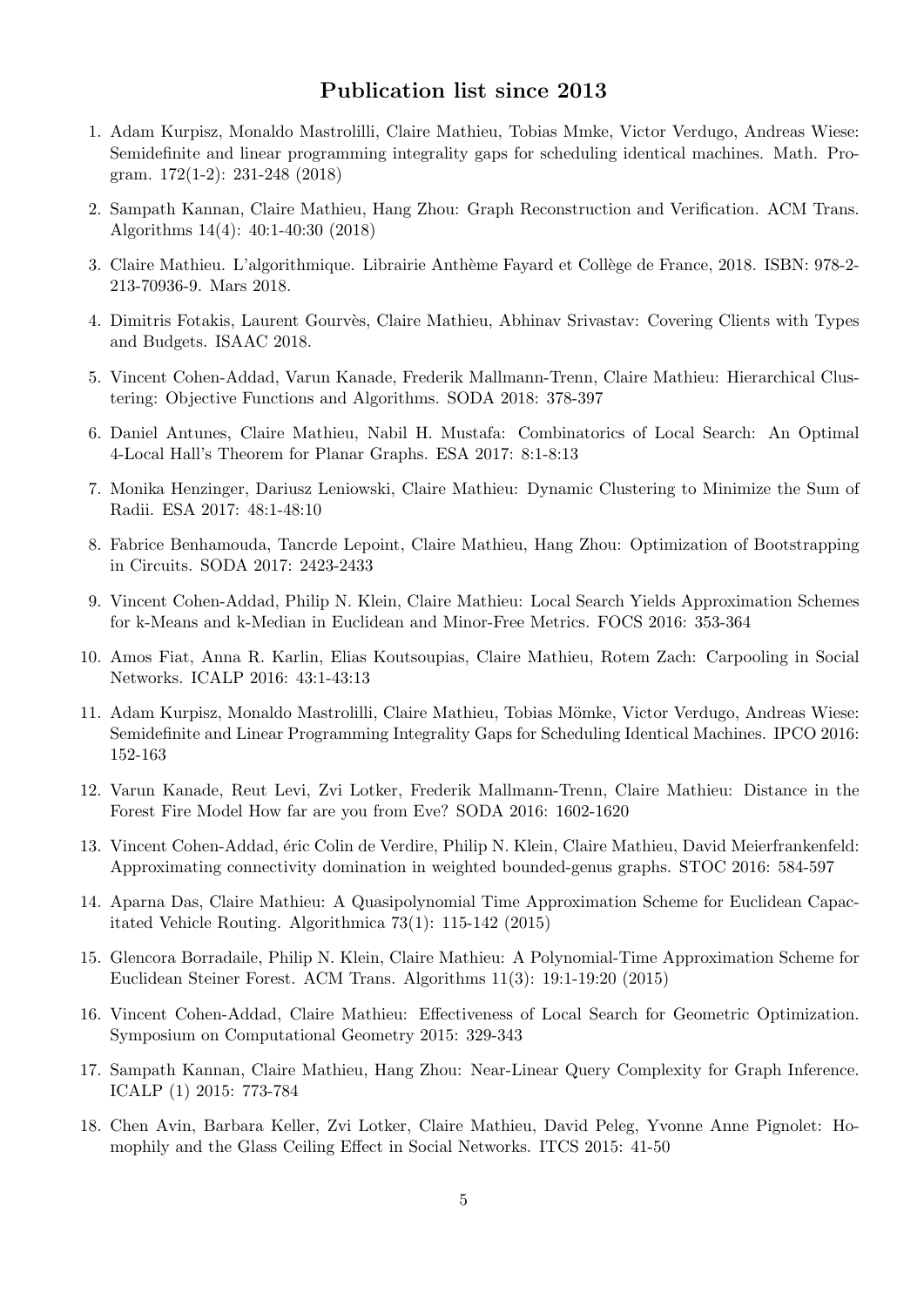- 19. Philip N. Klein, Claire Mathieu, Hang Zhou: Correlation Clustering and Two-edge-connected Augmentation for Planar Graphs. STACS 2015: 554-567
- 20. Frédéric Magniez, Claire Mathieu, Ashwin Nayak: Recognizing Well-Parenthesized Expressions in the Streaming Model. SIAM J. Comput. 43(6): 1880-1905 (2014)
- 21. Matthew Cary, Aparna Das, Benjamin Edelman, Ioannis Giotis, Kurtis Heimerl, Anna R. Karlin, Scott Duke Kominers, Claire Mathieu, Michael Schwarz: Convergence of Position Auctions under Myopic Best-Response Dynamics. ACM Trans. Economics and Comput. 2(3): 9:1-9:20 (2014)
- 22. David Eisenstat, Claire Mathieu, Nicolas Schabanel: Facility Location in Evolving Metrics. ICALP (2) 2014: 459-470
- 23. Monik Khare, Claire Mathieu, Neal E. Young: First Come First Served for Online Slot Allocation and Huffman Coding. SODA 2014: 445-454
- 24. David Eisenstat, Philip N. Klein, Claire Mathieu: Approximating k-center in planar graphs. SODA 2014: 617-627
- 25. Vincent Cohen-Addad, Zhentao Li, Claire Mathieu, Ioannis Milis: Energy-Efficient Algorithms for Non-preemptive Speed-Scaling. WAOA 2014: 107-118
- 26. Claire Mathieu, David B. Wilson: The Min Mean-Weight Cycle in a Random Network. Combinatorics, Probability and Computing 22(5): 763-782 (2013)
- 27. Claire Mathieu, Hang Zhou: Graph Reconstruction via Distance Oracles. ICALP (1) 2013: 733-744

### Preprints or papers in preparation

- Chien-Chung Huang, Mathieu Mari, Claire Mathieu, Nabil Mustafa: Maximizing Area in a Euclidian plane with Connectivity Constraints. In preparation.
- Claire Mathieu, Neal Young. Competitiveness of the Bigtable problem. In preparation.
- Claire Mathieu, Simon Mauras: How to aggregate top lists: score-based approximation schemes. Submitted.
- Vincent Cohen-Addad, Frederik Mallmann-Trenn, Claire Mathieu: Instance-Optimality in the Noisy Value-and Comparison-Model - Accept, Accept, Strong Accept: Which Papers get in? CoRR abs/1806.08182 (2018)
- Frederik Mallmann-Trenn, Claire Mathieu, Victor Verdugo: Skyline Computation with Noisy Comparisons. CoRR abs/1710.02058 (2017)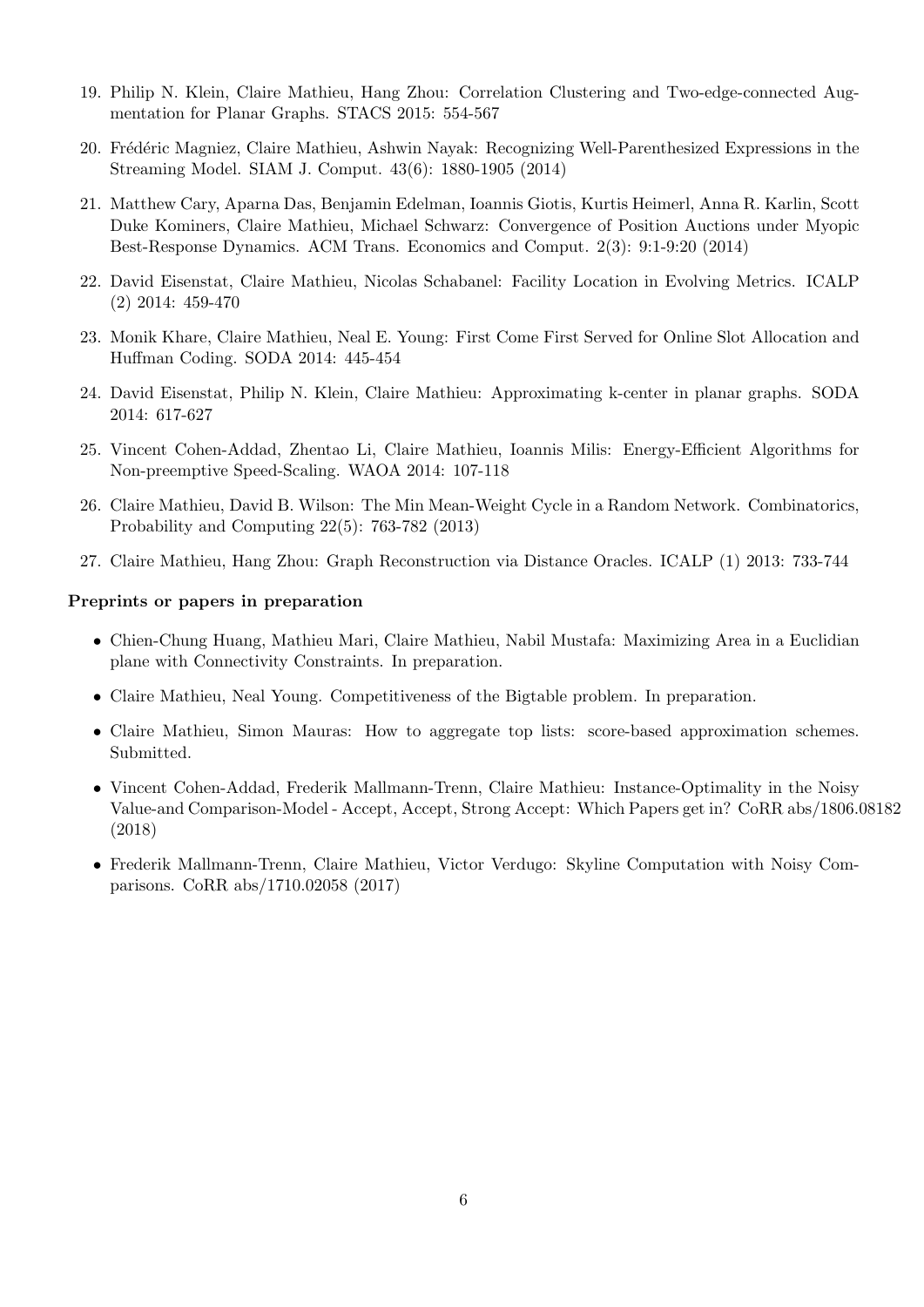# Publication list until end of 2012

The publications below are ordered by topics, and by inverse chronological order within each topic. When the same piece of research led to a conference and a journal publications, it appears only once in the list, at the date of publication of the conference proceedings.

#### Approximation algorithms

- 1. Christian Konrad, Frédéric Magniez, Claire Mathieu: Maximum Matching in Semi-streaming with Few Passes. APPROX-RANDOM 2012: 231-242
- 2. Anna R. Karlin, Claire Mathieu, C. Thach Nguyen: Integrality Gaps of Linear and Semi-Definite Programming Relaxations for Knapsack. IPCO 2011: 301-314
- 3. David Eisenstat, Philip N. Klein, Claire Mathieu: An efficient polynomial-time approximation scheme for Steiner forest in planar graphs. SODA 2012.
- 4. Mohammadhossein Bateni, Mohammadtaghi Hajiaghayi, Philip Klein and Claire Mathieu A Polynomialtime Approximation Scheme for Planar Multiway Cut. SODA 2012.
- 5. Claire Mathieu and Adrian Vladu, Online Ranking for Tournament Graphs, 8th Workshop on Approximation and Online Algorithms, September 2010, WAOA 2010: 201-212.
- 6. Aparna Das, Claire Mathieu and Shay Mozes, The Train Delivery Problem Vehicle Routing Meets Bin Packing, 8th Workshop on Approximation and Online Algorithms, September 2010, WAOA 2010: 94-105.
- 7. C. Mathieu, O. Sankur, and W. Schudy. Online correlation clustering. STACS 2010: Proc. 27th Symposium on Theoretical Aspects of Computer Science, 573-584.
- 8. Correlation Clustering with Noisy Input, Claire Mathieu and Warren Schudy, ACM SIAM SODA 2010, 712-728.
- 9. A quasi-polynomial time approximation scheme for Euclidean capacitated vehicle routing, Aparna Das and Claire Mathieu, ACM SIAM SODA 2010, 390-403. Algorithmica, to appear.
- 10. Aparna Das, Claire Kenyon-Mathieu: On Hierarchical Diameter-Clustering and the Supplier Problem. Theory Comput. Syst. 45(3): 497-511 (2009)
- 11. Sherali-Adams relaxations of the matching polytope, Claire Mathieu and Alistair Sinclair, ACM STOC 2009: 293-30.
- 12. Improved Approximation Algorithms for Budgeted Allocations. Yossi Azar, Benjamin Birnbaum, Anna R. Karlin, Claire Mathieu and C. Thach Nguyen. Automata, Languages and Programming (ICALP), 35th International Colloquium, Pages 1 86-197, 2008.
- 13. Online multicast with egalitarian cost sharing. Moses Charikar, Howard Karloff, Claire Mathieu, Joseph (Seffi) Naor, and Michael Saks. Twentieth annual ACM symposium on Parallelism in algorithms and architectures (SPAA), 2008, pp. 70-76.
- 14. A polynomial-time approximation scheme for Euclidean Steiner forest. Glencora Borradaile, Philip Klein, and Claire Mathieu. Forty-Ninth Annual IEEE Symposium on Foundations of Computer Science (FOCS), October 2008, Philadelphia, Pennsylvania.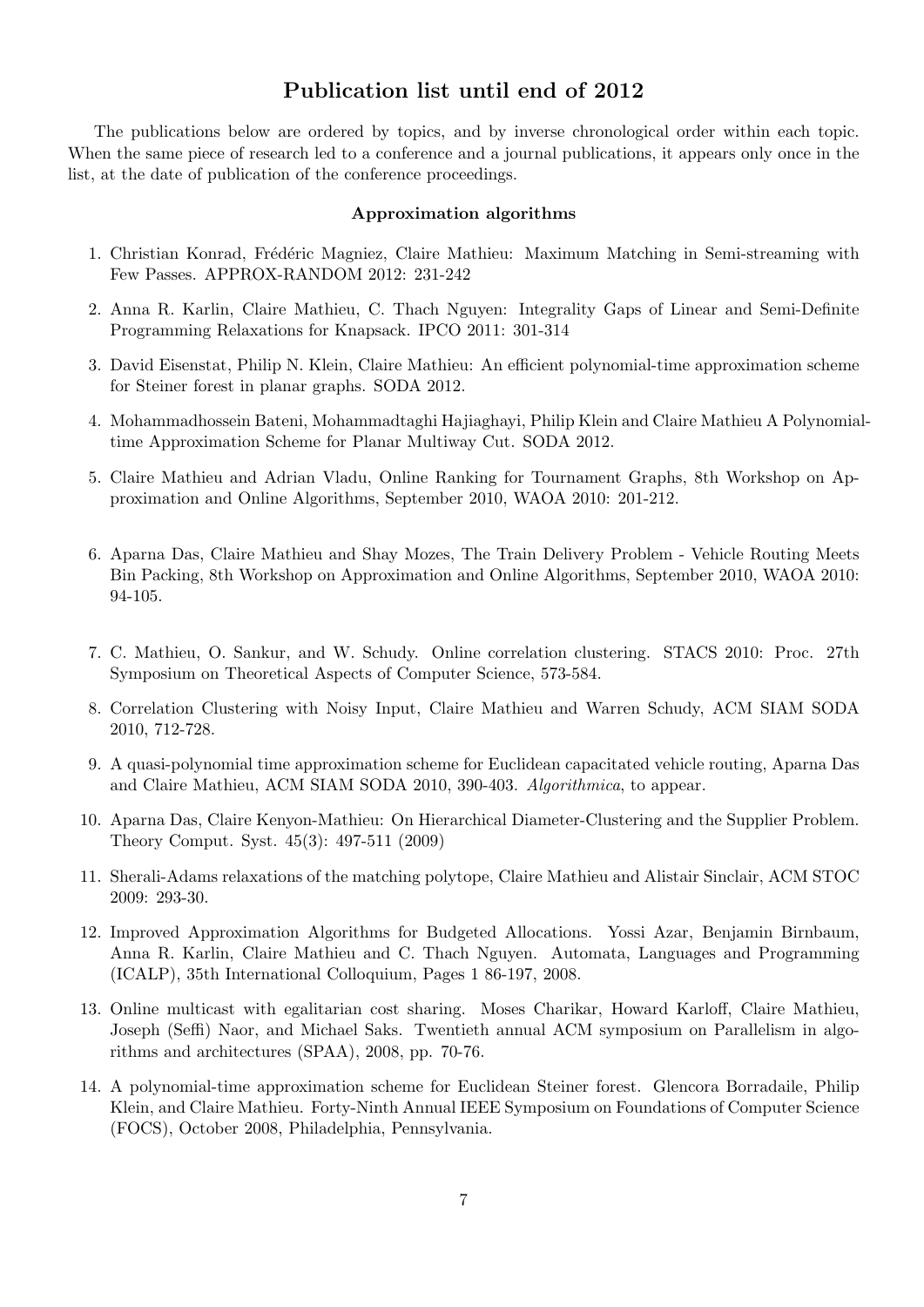- 15. Glencora Borradaile, Philip N. Klein, Claire Mathieu: An O(n log n) approximation scheme for Steiner tree in planar graphs. ACM Transactions on Algorithms 5(3): (2009)
- 16. On-line bipartite matching made simple, Benjamin Birnbaum and Claire Mathieu, ACM SIGACT News, Volume 39 , Issue 1 (March 2008), pp. 80-87.
- 17. Marek Chrobak, Claire Kenyon, John Noga, Neal E. Young: Incremental Medians via Online Bidding. Algorithmica 50(4): 455-478 (2008)
- 18. How to rank with few errors. Claire Kenyon-Mathieu, Warren Schudy. ACM STOC 2007: 95-103.
- 19. Steiner Tree in Planar Graphs: An O ( n log n ) Approximation Scheme with Singly-Exponential Dependence on Epsilon. Glencora Borradaile, Philip N. Klein, Claire Mathieu. WADS 2007: 275-286.
- 20. Competitiveness via doubling. Marek Chrobak, Claire Kenyon-Mathieu. ACM SIGACT News, December 2006, in press.
- 21. A Polynomial-Time Approximation Scheme for Steiner Tree in Planar Graphs. Glencora Borradaile, Claire Kenyon-Mathieu and Philip Klein. ACM-SIAM Symposium on Discrete Algorithms (SODA), January 2007.
- 22. Linear Programming Relaxations of Maxcut. Wenceslas Fernandez de la Vega and Claire Kenyon-Mathieu. ACM-SIAM Symposium on Discrete Algorithms (SODA), January 2007.
- 23. On hierarchical diameter-clustering, and the supplier problems. Aparna Das and Claire Kenyon. Proceedings of WAOA'06, Fourth Workshop on Approximation and Online Algorithms, September 2006, Zurich, Switzerland, Lecture Notes i n Computer Science, Springer.
- 24. Bin Packing in Multiple Dimensions: Inapproximability Results and Approximation Schemes, Nikhil Bansal, José R. Correa, Claire Kenyon and Maxim Sviridenko, Mathematics of Operations Research, Vol. 31, no. 1, February 2006, pp. 31-49.
- 25. Online Medians via Online Bribery. Marek Chrobak, Claire Kenyon, John Noga, and Neal E. Young. LATIN'06: Theoretical Informatics, Valdivia, Chile, March 2006, Lecture Notes in Computer Science 3887, pages 311-322.
- 26. The Reverse Greedy Algorithm for the Metric K-Median Problem, Marek Chrobak, Claire Kenyon and Neal Young. Conference version: COCOON 2005: 654-660. Journal version: Information Processing Letters, Volume 97, Issue 2, (31 January 2006) Pages 68-72.
- 27. On Profit-Maximizing Envy-Free Pricing Venkatesan Guruswami, Jason Hartline, Anna Karlin, David Kempe, Claire Kenyon and Frank McSherry, Proceedings of the *Sixteenth Annual ACM-SIAM Sym*posium on Discrete Algorithms (SODA), 2005, Pages 1164 - 1173.
- 28. Asymptotic Approximation Schemes for Two-Dimensional Packing, J. Correa and Claire Kenyon, Proceedings of the Fifteenth Annual ACM-SIAM Symposium on Discrete Algorithms (SODA), 2004, Pages: 186 - 195.
- 29. Approximation Schemes for Metric Bisection and Partitioning, W. Fernandez de la Vega, Marek Karpinski, and Claire Kenyon, Proceedings of the Fifteenth Annual ACM-SIAM Symposium on Discrete Algorithms (SODA), 2004, Pages: 506 - 515.
- 30. OPT versus LOAD in Dynamic Storage Allocation, Adam L. Buchsbaum, Howard Karloff, Claire Kenyon, Nick Reingold, and Mikkel Thorup. Thirty-Fifth Annual ACM Symposium on Theory of Computing (STOC) 2003, 556–564. SIAM J. on Computing, Volume 33, Issue 3, Pages: 632 - 646.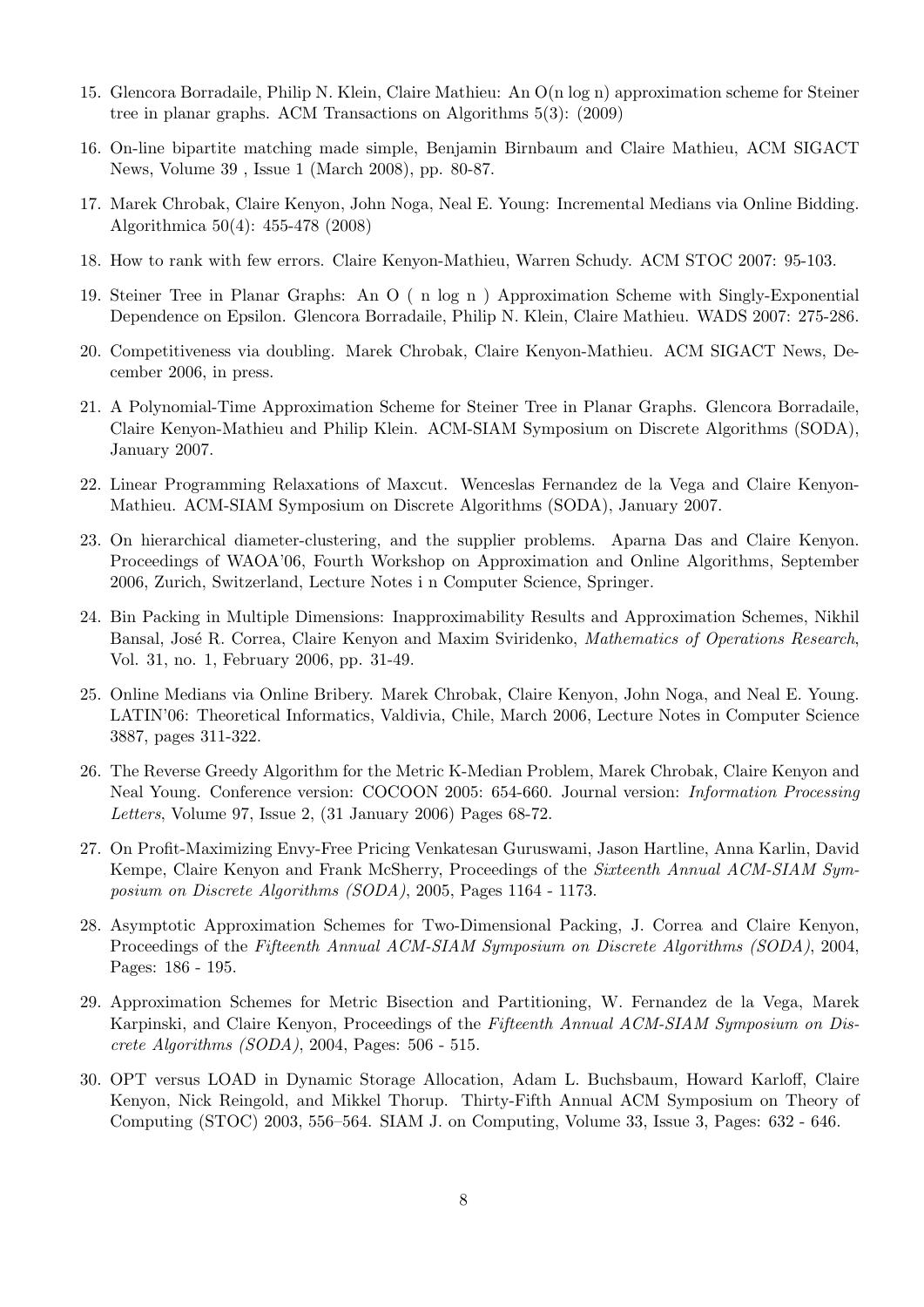- 31. Approximation Schemes for Clustering Problems, W. Fernandez de la Vega, Marek Karpinski, Claire Kenyon, and Yuval Rabani. Thirty-Fifth Annual ACM Symposium on Theory of Computing (STOC), 2003, 50–58.
- 32. Huffman Coding with Unequal Letter Costs, Mordecai J. Golin, Claire Kenyon and Neal E. Young, Proceedings of the Thirty-Fourth Annual ACM Symposium on Theory of Computing (STOC), 2002, 785–791. Expanded journal version: Huffman Coding with Letter Costs: A Linear-Time Approximation Scheme. SIAM J. Comput. 41(3): 684-713 (2012)
- 33. Dynamic TCP acknowledgement and other stories about  $e/(e-1)$ . Anna R. Karlin, Claire Kenyon and Dana Randall, Algorithmica, 36, 3, 209–224, 2003. A preliminary version appeared in the proceedings of the Thirty-Third Annual ACM Symposium on Theory of Computing (STOC), Crete, May 21-23, 502–509, 2001.
- 34. Better Approximation Algorithms for Bin Covering, Janos Csirik, David Johnson and Claire Kenyon, Proceedings of the *Twelth Annual ACM-SIAM Symposium on Discrete Algorithms (SODA)*, pp. 557– 566, 2001.
- 35. Scheduling to minimize the average completion time of dedicated tasks, Foto Afrati, Evripidis Bampis, Aleksei V. Fishkin, Klaus Jansen, and Claire Kenyon, Proceedings of the FSTTCS 2000 conference, Delhi, LNCS 1974, pp. 454-464, 2000.
- 36. Polynomial-time approximation scheme for data broadcast, Claire Kenyon, Nicolas Schabanel, and Neal Young, Proceedings of the Thirty-Second Annual ACM Symposium on Theory of Computing (STOC), Portland, Oregon, May 21-23, pp. 659–666, 2000.
- 37. A PTAS for the average weighted completion time problem on unrelated machines, Foto Afrati, Evripidis Bampis, Claire Kenyon and Ioannis Milis, Journal of Scheduling, Special Issue on Approximation Algorithms, 3(6), 323-332, 2000. A preliminary version appeared in: Approximation Schemes for Scheduling to Minimize Average Weighted Completion Time with Release Dates, F. Afrati, E. Bampis, C. Chekuri, D. Karger, C. Kenyon, S. Khanna, I. Milis, M. Queyranne, M. Skutella, C. Stein and M. Sviridenko, Proceedings of the 1999 Symposium on Foundations of Computer Science (FOCS) (plenary session), New York City, NY, October 17-19, pp. 32–44, 1999.
- 38. A self-organizing bin packing heuristic. Janos Csirik, David S. Johnson, Claire Kenyon, Peter W. Shor, and Richard Weber, Proceedings of the Workshop on Algorithm Engineering and Experimentation  $(ALENEX 99)$ , pp. 246–265, 1999.
- 39. Scheduling on a Constant Number of Machines. Foto N. Afrati, Evripidis Bampis, Claire Kenyon and Ioannis Milis, Proceedings of RANDOM-APPROX 1999, Lecture Notes in Computer Science 1671, pp. 281–287, 1999.
- 40. The Data Broadcast Problem with Non-Uniform Transmission Times. Claire Kenyon and Nicolas Schabanel. Algorithmica, 35, 2, 146–175, 2003. A preliminary version appeared in the Proceedings of the Tenth Annual ACM-SIAM Symposium on Discrete Algorithms (SODA), pp. 547-556, 1999.
- 41. A Randomized Approximation Scheme for Metric MAX-CUT. W. Fernandez de la Vega and Claire Kenyon. Journal of Computer and System Sciences (JCSS), 63(4): 531-541 (2001). A preliminary version appeared in the proceedings of the Thirty-Ninth Annual IEEE Symposium on Foundations of Computer Science (FOCS), pp.468-471, 1998.
- 42. Scheduling Multiprocessor Tasks on Dedicated Processors. A.K. Amoura, E. Bampis, C. Kenyon, and Y. Manoussakis. *Algorithmica*,  $32(2)$  247-261, 2002. A preliminary version appeared in the proceedings of the the 5th Annual European Symposium (ESA'97), LNCS 1284, pp. 1–12, 1997.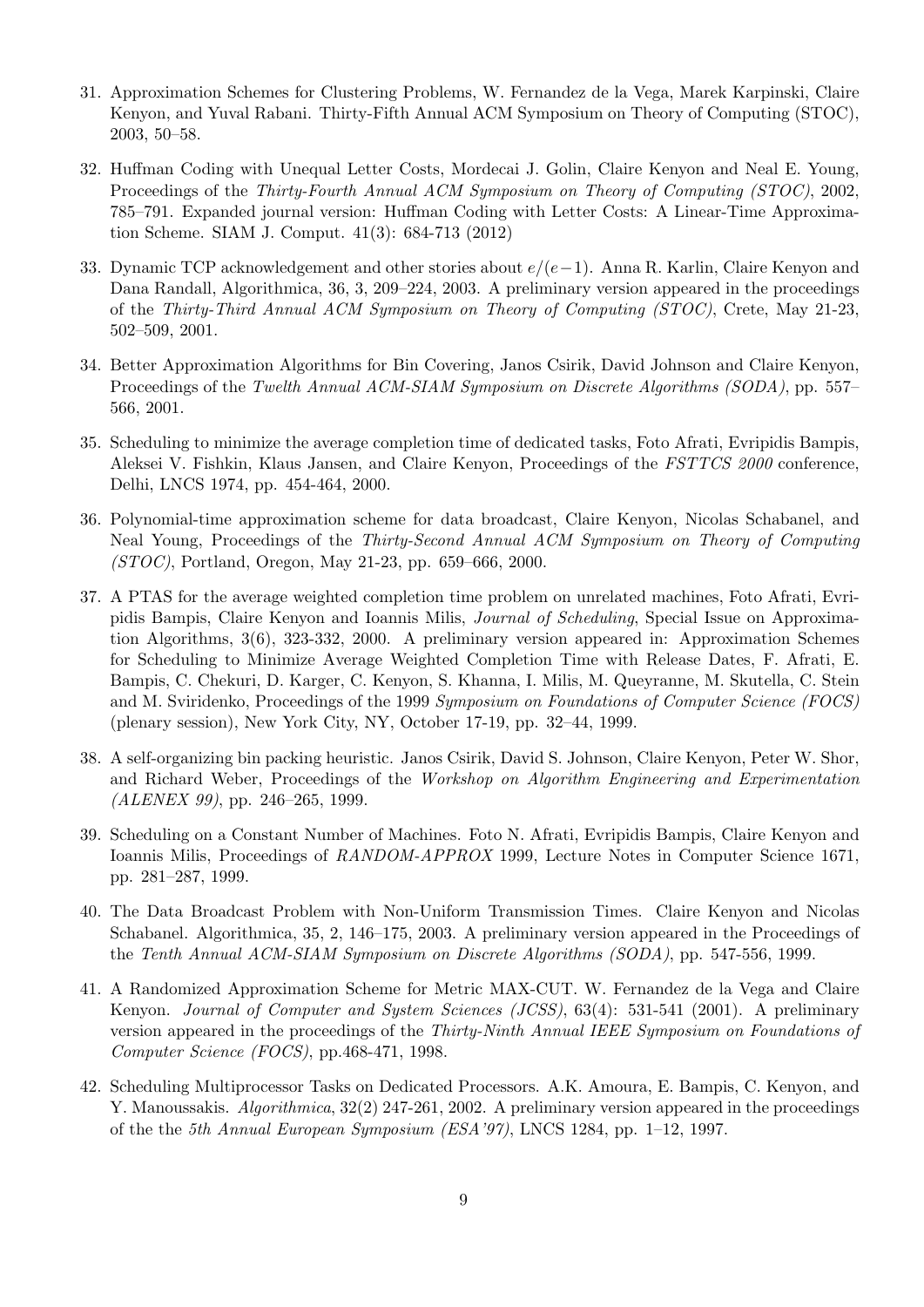- 43. A near-optimal solution to a two-dimensional cutting stock problem, Claire Kenyon et Eric Rémila, Mathematics of Operations Research, 25, 4, November 2000, 645-656. A preliminary version appeared in the proceedings of the 37th Symposium on Foundations of Computer Science (FOCS), 31-36, 1996.
- 44. How to take short cuts. Claire Kenyon et Richard Kenyon. Discrete et Computational Geometry 8 (1992):251-264.. A preliminary version appeared in the proceedings of the  $7<sup>th</sup>$  Annual ACM Symposium on Computational Geometry, New Hampshire, pp. 250-255, ACM Press, 1991.

#### Probabilistic analysis of algorithms

- 45. Frédéric Magniez, Claire Mathieu, Ashwin Nayak: Recognizing well-parenthesized expressions in the streaming model. STOC 2010: 261-270.
- 46. Irit Katriel, Claire Kenyon-Mathieu, Eli Upfal: Commitment under uncertainty: Two-stage stochastic matching problems. Theor. Comput. Sci. 408(2-3): 213-223 (2008).
- 47. Commitment Under Uncertainty: Two-Stage Stochastic Matching Problems. Irit Katriel, Claire Kenyon-Mathieu, Eli Upfal. ICALP 2007: 171-182.
- 48. Yet another algorithm for dense max-cut: go greedy. Claire Mathieu and Warren Schudy. ACM-SIAM SODA, January 2008, to appear.
- 49. Greedy bidding strategies for keyword auctions. Matthew Cary, Aparna Das, Benjamin Edelman, Ioannis Giotis, Kurtis Heimerl, Anna R. Karlin, Claire Mathieu, Michael Schwarz. ACM Conference on Electronic Commerce 2007: 262-271.
- 50. A gambling game, and analysis of adaptive randomized rounding. Richard M. Karp and Claire Kenyon, Proceedings of the 7th International Workshop on Randomization and Approximation Techniques in Computer Science, RANDOM 2003, Princeton, NY, USA, August 24-26,2003. Lecture Notes in Computer Science , Vol. 2764 Arora, S.; Jansen, K.; Rolim, J.D.P.; Sahai, A. (Eds.).
- 51. Glauber Dynamics on Trees and Hyperbolic Graphs, Claire Kenyon, Elchanan Mossel and Yuval Peres, Forty-Second Annual Symposium on Foundations of Computer Science (FOCS), 568-578, 2001. Probab. Theory Relat. Fields, Vol. 131, no.3, 311–340. (2005).
- 52. On the discrete Bak-Sneppen model of self-organized criticality, Jérémy Barbay and Claire Kenyon, Proceedings of the Twelth Annual ACM-SIAM Symposium on Discrete Algorithms (SODA), pp. 928-933, 2001.
- 53. Linear Waste of Best-Fit Bin Packing on Skewed Distributions, Claire Kenyon and Michael Mitzenmacher, Random Structures and Algorithms, 20(3), 2002, 441-464. Preliminary version in: Proceedings of the 41st Annual Symposium on Foundations of Computer Science (FOCS), Redondo Beach, CA, November 12-14, pp. 582-589, 2000.
- 54. Broadcasting on trees and the Ising model. Will Evans, Claire Kenyon, Yuval Peres et Leonard Schulmanm. Annals of Applied Probability, Vol. 10, No. 2, May, pp. 410-433, 2000.
- 55. On the sum-of-squares algorithm for bin packing. Janos Csirik, David S Johnson, Claire Kenyon, James B Orlin, Peter W Shor, and Richard R Weber. Proceedings of the Thirty-Second Annual ACM Symposium on Theory of Computing (STOC), Portland, OR, May 21-23, pp. 208-217, 2000. Journal version: Journal of the ACM, Vol 53:1 (2006), 1-65.
- 56. Biased Random Walks, Lyapunov Functions, et Stochastic Analysis of Best Fit Bin Packing. Claire Kenyon, Yuval Rabani et Alistair Sinclair. Journal of Algorithms, Vol. 27, No. 2, 1998, pp. 218–235. A preliminary version appeared in the proceedings of the  $7<sup>th</sup>$  Annual ACM-SIAM Symp. On Discrete Algorithms (SODA), 351-358, 1996.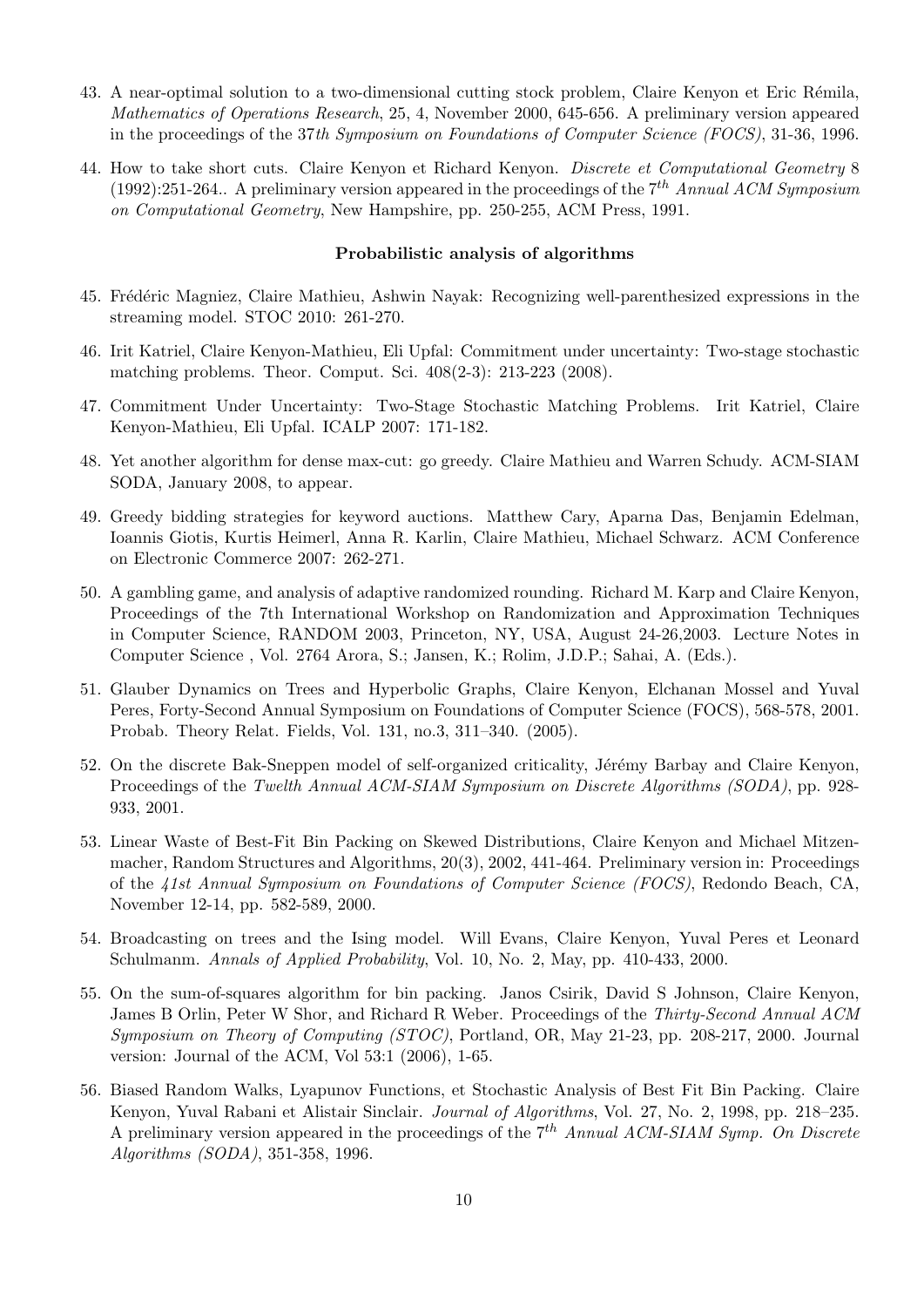- 57. Best-Fit Bin-Packing with Random Order. Claire Kenyon. Proceedings of the 7<sup>th</sup> Annual ACM-SIAM Symposium on Discrete Algorithms (SODA), 359-364, 1996.
- 58. Approximating the number of monomer-dimer coverings of a lattice, Claire Kenyon, Dana Randall et Alistair Sinclair. Journal of Statistical Physics 83, 1996, 637-659. A preliminary version appeared in the proceedings of the Twenty-Fifth Ann. ACM Symp. on the Theory Of Comp. (STOC), San Diego, 738-746, 1993.
- 59. Data structures maxima. Guy Louchard, Claire Kenyon et René Schott. SIAM Journal on Computing, 26(4):1006-1042, Août 1997. A preliminary version appeared in the proceedings of the  $8^{th}$  International Conference, Fundamentals of Computation Theory (FCT), Germany, LNCS 529, pp. 339-349, 1991.
- 60. General methods for the analysis of the maximum size of dynamic data structures. Claire Kenyon-Mathieu et J.S. Vitter. SIAM Journal on Computing, 20, 5 (1991), 807-823. A preliminary version appeared in the proceedings of the  $16<sup>th</sup> International Collaboration$  *Colloquium on Automata, Languages and Pro*gramming (ICALP), volume 372 of Lecture Notes in Computer Science, pages 473-487, Stresa, Italy, Springer-Verlag, 1989.
- 61. Maximum queue size and hashing with lazy deletion, Claire Kenyon-Mathieu et Jeffrey Scott Vitter, Algorithmica 6, 4 (1991), 597-619. A preliminary version appeared in the  $20^{th}$  Symposium on the Interface : Computing Science et Statistics, Virginia, 1988.
- 62. Comparaison de modèles combinatoires et probabilistes: deux exemples en analyse d'algorithmes. Claire Mathieu, *Thèse de Doctorat*, Université d'Orsay, 1988. (Directeur de thèse : Claude Puech.)
- 63. Average efficiency of data structures for binary image processing. Claire Mathieu, Claude Puech et Hussein Yahia. Information Processing Letters, 26, 2, 89-94, 1987.

#### Design of other algorithms

- 64. Claire Mathieu, Olga Ohrimenko: Lower bounds for randomized algorithms for online chain partitioning. Inf. Process. Lett. 112(17-18): 663-666 (2012)
- 65. Distortion Lower Bounds for Line Embeddings, Claire Mathieu and Charalampos Papamanthou. Information Processing Letters (IPL), 108, pages 175-178, 2008.
- 66. Uncertainty/Time Trade-Offs for Linear and Integer Programming. Kenyon, C., and Sellmann, M. In Proceedings of the Third International Conference on Integration of AI and OR Techniques (CP-AI-OR) (2006), Springer Verlag, pp. 126-138.
- 67. Low distortion maps between point sets, Claire Kenyon, Yuval Rabani and Alistair Sinclair, Proceedings of the thirty-sixth annual ACM symposium on Theory of computing (STOC), Pages: 272 - 280, Chicago, May 2004. Journal version: SIAM J. Comput. 39(4): 1617-1636 (2009).
- 68. Deterministic Algorithm for the t-Threshold Set Problem, Jérémy Barbay and Claire Kenyon, 14th Annual International Symposium on Algorithms And Computation (ISAAC), 2003, Springer-Verlag.
- 69. Adaptive Intersection and t-Threshold Problems, Jeremy Barbay and Claire Kenyon, Thirteenth Annual ACM-SIAM Symposium on Discrete Algorithms (SODA), January 2002, 390–399. Journal version: Alternation and Redundancy analysis of the Intersection Problem, Jeremy Barbay and Claire Kenyon, ACM Transactions on Algorithms (TALG), Volume 4 , Issue 1 (March 2008), 2008.
- 70. d-Dimensional Range Search on Multicomputers. Afonso Ferreira, Claire Kenyon, Andrew Rau-Chaplin et Stéphane Ubéda. Algorithmica 24(3-4): 195-208 (1999). A preliminary version appeared in the proc. of the 11<sup>th</sup> Int. Parall. Process. Symp. (IPPS), IEEE Comp. Soc. Press, pp. 616-620, 1997.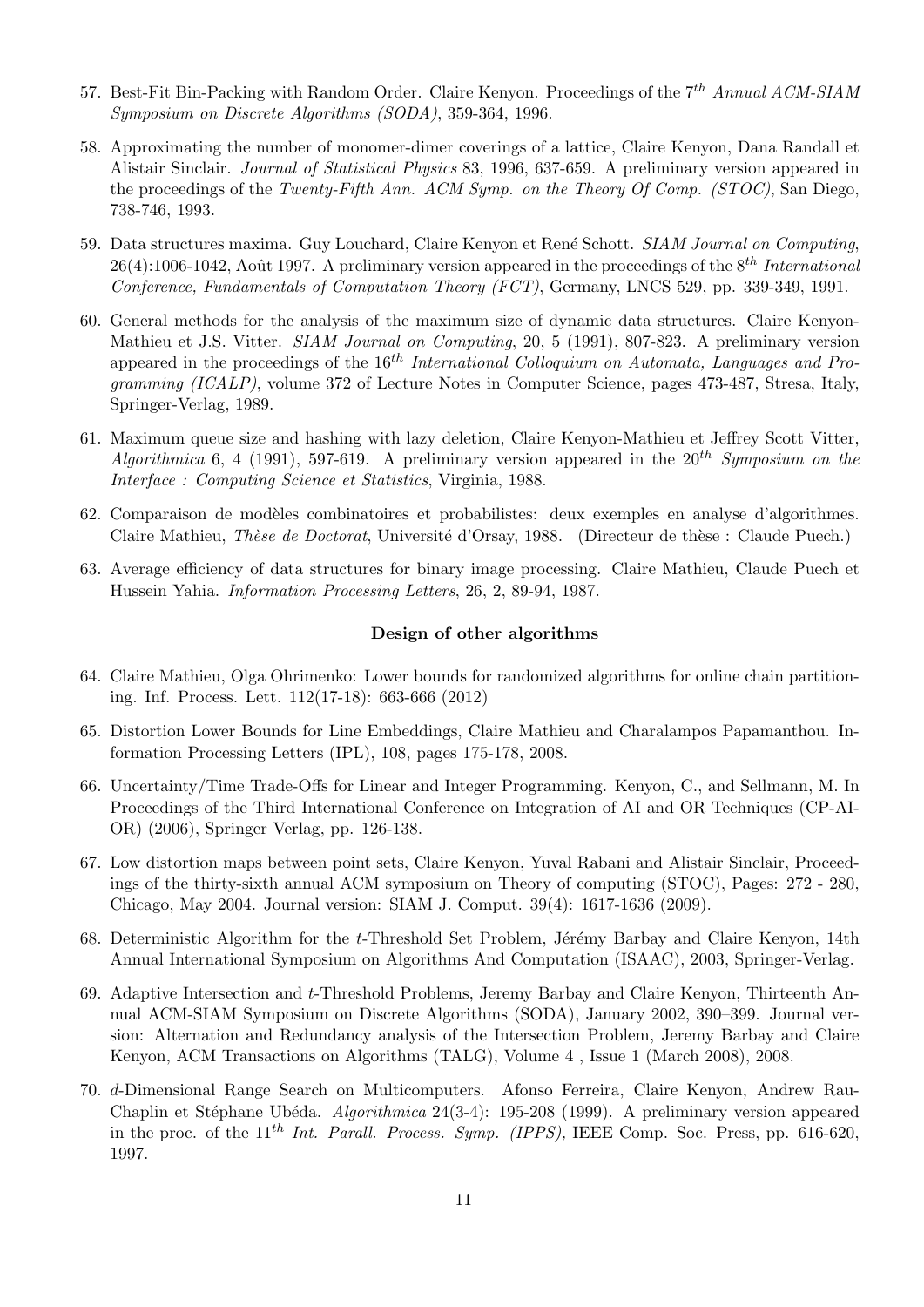- 71. Error Resilient DNA Computation. Richard Karp, Claire Kenyon et Orli Waarts. Random Structures and Algorithms, Volume 15, Issue 3-4, 1999, pp. 450-466. A preliminary version appeared in the proceedings of the  $7<sup>th</sup>$  Annual ACM-SIAM Symposium On Discrete Algorithms (SODA), 458-467, 1996.
- 72. Algorithmes de Pavages et de Mise en Boîte, et Algorithmes avec Données Bruitées. Claire Kenyon, Habilitation à diriger des recherches, Université Claude Bernard, 1996.
- 73. Perfect matchings on the triangular lattice. Claire Kenyon et Eric Rémila. Discrete Mathematics, 152, 191-210, 1996.
- 74. Scalable et Architecture Independent Parallel Geometric Algorithms with High Probability Optimal Time, Frank Dehne, A. Fabri et Claire Kenyon. IEEE Symposium on Parallel et Distributed Processing, Dallas, TX, 586-593, 1994.
- 75. Selection in the presence of noise: the design of playoff systems. Micah Adler, Peter Gemmel, Mor Harchol, Richard Karp et Claire Kenyon. Proceedings of the Fifth Ann. ACM-SIAM Symp. on Discrete Algorithms (SODA), 564 - 572, 1994.
- 76. Optimal randomized algorithms for local sorting et set maxima. Wayne Goddard, Claire Kenyon, Valerie King et Leonard Schulman. SIAM J. on Computing, 22, 2, 272-283, 1993.
- 77. On boolean decision trees with faulty nodes. Claire Kenyon et Valerie King. Random Structures et Algorithms, 5, 3, 453-464, 1994. A preliminary version appeared in the proceedings of the Israel Symposium on the Theory of Computing et Systems, LNCS 601, pp. 24-31, 1992.
- 78. Comment paver des polygones avec des barres (Tiling polygons with bars). Claire Kenyon et Richard Kenyon. C.R. Acad. Sci., Paris, Ser. I 316, No. 12, 1319-1322 (1993). An extended version in English appeared in: Tiling a polygon with rectangles. Claire Kenyon et Richard Kenyon. Proceedings of the 33<sup>rd</sup> Annual Symposium on Foundations of Computer Science (FOCS), Pittsburgh, PA, 610-619, 1992.
- 79. Verifying Partial Orders. Claire Kenyon et Valerie King. Proceedings of the  $21^{st}$  Annual ACM Symposium on Theory of Computing (STOC), Seattle, Washington, 367-374, 1989.
- 80. On evaluating boolean functions with unreliable tests. Claire Kenyon et Andrew C. Yao. International Journal of Foundations of Computer Science, 1, 1 (1990), 1-10. A preliminary version appeared in the French-Israeli Conference on Combinatorics et Algorithms, 1988.

#### Miscellaneous

- 81. On the Number of Indecomposable Permutations with a Given Number of Cycles. Robert Cori, Claire Mathieu, John Michael Robson. Electronic Journal of Combinatorics, Vol 19, Issue 1, 2012.
- 82. Indecomposable permutations with a given number of cycles, Robert Cori and Claire Mathieu, poster at FPSAC Linz, july 21 2009.
- 83. Sensitivity, block sensitivity, and l-block sensitivity of boolean functions, Claire Kenyon and Samuel Kutin, Information and Computation Volume 189 , Issue 1 (February 2004), Pages: 43 - 53.
- 84. Dictionnaire d'histoire et de philosophie des sciences, PUF 1998, chapter "Complexité Algorithmique", Claire Kenyon.
- 85. Multilayer neural networks and polyhedral dichotomies. C. Kenyon et H. Paugam-Moisy. Annals of Mathematics and Artificial Intelligence, 24 (1998) pp.115–128.